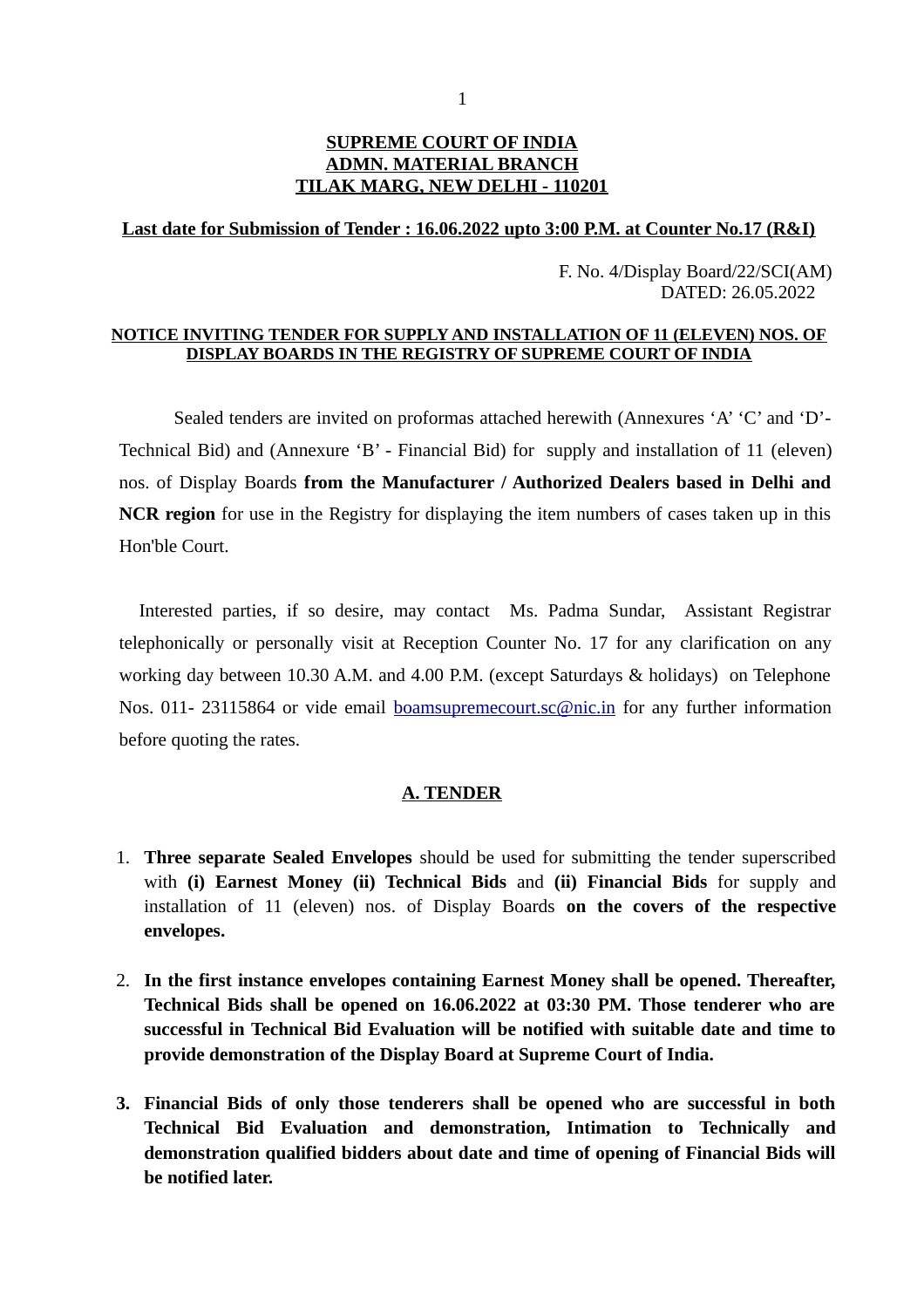- 4. If all envelopes are kept inside a single envelope, it should be specifically written outside the envelope. Every page must be signed and stamped by the authorized official of the quoting firm, failing which it is liable to be rejected.
- 5. The tender may be sent by post sufficiently early so as to reach the Registry within the stipulated date and time, or may be delivered at Counter No.17 (R&I). If tender is sent through Messenger, an authority letter from the tenderer with proof of identity may also be given to the Messenger so that he could show the same along with his own identity proof to the Reception Office at Reception Counter No.17.
- 6. The tenderer is expected to examine all the instructions, Proformas terms & conditions and specifications in the tender documents. Failing to furnish all information required by the tender document in any respect will be at the tenderer's risk and may result in the rejection of the tender.
- 7. The tender must be received not later than the date & time specified for submitting the same. In case, the date of submitting the tender will be declared as holiday by the Govt. of India then next working day of the Registry will be treated as due date of tender.
- 8. The tenderer is required to quote lowest rates as per Annexure 'B' (Financial Bid) enclosed herewith and rates quoted in the tender will remain unchanged. Under no circumstances rate revision will be allowed
- 9. Brochures sharing Technical Specifications, wherever necessary, shall also be attached for Technical Evaluation as a part of Technical Bids.

### **B. TERMS AND CONDITIONS OF TENDER**

- 10. The Tenderers are required to quote their lowest rates for supply and installation of 11 (eleven) nos. of Display Boards in Annexure 'B' (Financial Bid) enclosed herewith.
- 11. The rates should be valid for a minimum period of 90 days from the date of opening of tenders. The tenderer shall not be entitled during the said period of 90 days to revoke or cancel its tender or to vary the tender or any terms thereof.
- 12. The tenderers are required to send their rates along with Demand Draft of Rs. 10,000/- (Rupees Ten Thousand only) as Earnest Money Deposit (EMD) drawn in favour of ''The Registrar (Admn.), Supreme Court of India, New Delhi'' as Earnest Money. (Name of the firm, telephone no. and address may be indicated on the reverse side of the Demand Draft).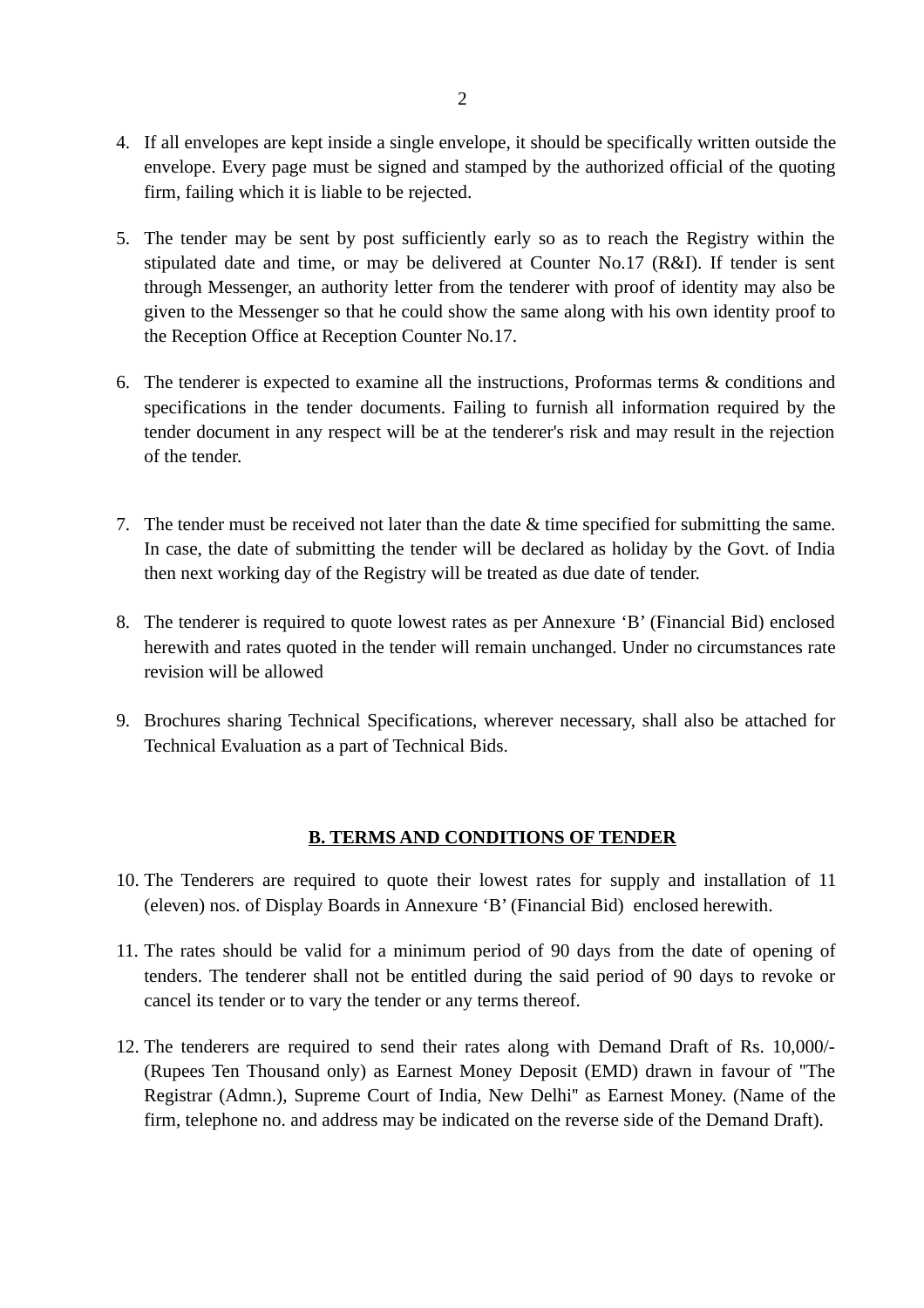- 13. Earnest Money Deposited by the tenderers would be returned by way of RTGS/NEFT or cheque after the contract has been finally awarded to the successful tenderer. A copy of cancelled cheque is required to facilitate refund of EMD amount.
- 14. It is mandatory for the tenderers to submit a valid Authorization Certificate from Original Equipment Manufacturer (OEM)
- 15. Hypothetical or conditional Tenderers will not be entertained. Tender once submitted shall not be allowed to be withdrawn or altered otherwise appropriate action as may be deemed fit by the Registry will be taken against that Tenderer, including forfeiture of Earnest Money. The tenderer shall be bound by the terms and conditions of the tender. If the tender is withdrawn or altered by the concerned party at any time after it is submitted, appropriate action may be taken.
- 16. The Registry will deal with the tenderer directly and no middlemen/ agents/commission agents etc. should be asked by the tenderer to represent the cause and they will not be entertained by the Registry. The Tender Form is not transferable and agency shall not be permitted to transfer its rights and obligations to any other person/organization or otherwise.
- 17. Over-writing/over-typing or erasing of the figures which render it doubtful or ambiguous are not allowed and shall render the tender invalid.
- 18. The Registry reserves the right to make any change, at any time, in the terms and conditions of the Notice Inviting Tender and accept or reject any or all tenders wholly or partly without assigning any reason thereof.
- 19. The Earnest Money/Security Deposit shall stand forfeited in case of breach of any of the conditions mentioned herein.
- 20. The Registry, in its discretion, reserves the right to make any change, at any time, in the terms and conditions of the Notice Inviting Tender and accept or reject any or all the tenders, wholly or completely, without assigning any reason thereof at any stage of tendering process.
- 21. The tenderer shall quote rates both in figures and words with blue/ black ball pen. In case of any discrepancy, the figures mentioned in words will be considered.
- 22. The tenderer should specifically state whether rates are inclusive of GST (as applicable) and if it is not, it will be deemed that rates are inclusive of GST.
- 23. All the pages of quotations including the documents submitted therein must be duly signed and stamped failing which the offer shall be liable for rejection.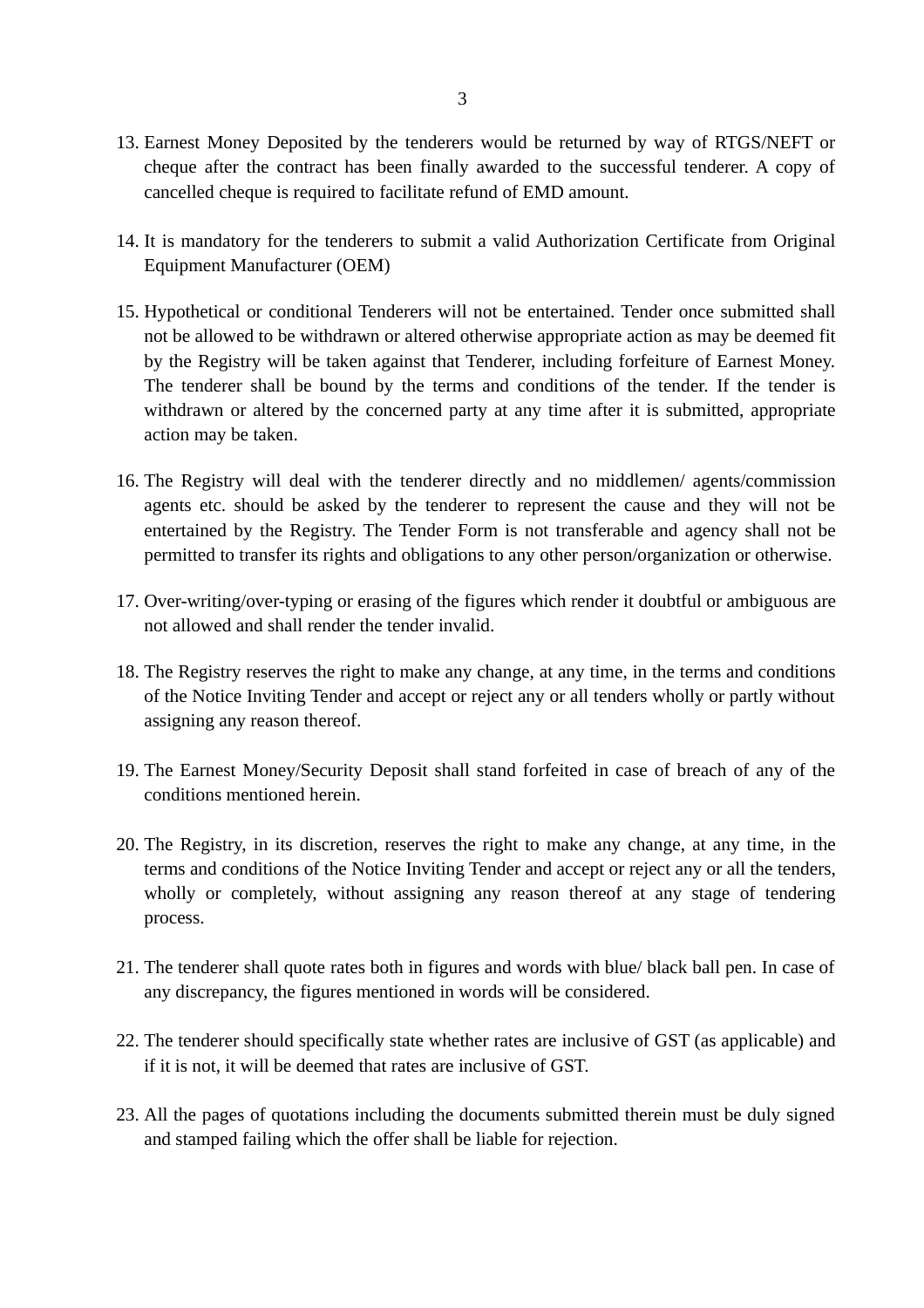- 24. The Registry is not bound to accept the rates submitted by the lowest tenderer or any other tenderer nor does it undertake to assign any reasons for its decision in this matter.
- 25. Bidders shall not be permitted to withdraw their offer or modify the terms and conditions thereof. In case the bidder fails to observe and comply with the stipulations made herein or backs out after quoting the rates, the aforesaid bid security shall be forfeited.
- 26. The **supply and installation of 11 (eleven) nos. of Display Boards** will be inspected by an Inspection Committee of Senior Officers of the Registry and in case the supply is not found in conformity with the approved specifications, the entire supply will have to be replaced with the quality exactly commensurate with approved specifications at the cost of the tenderer. The decision of the Committee in this regard shall be final.
- 27. The payment will be made only after the full supply is received and accepted as per approved specification.

## **C. TERMS AND CONDITIONS FOR SUCCESSFUL TENDERER**

- 28. The successful tenderer shall have to **deposit performance security of @ 3% of the total amount of order value** by way of Bank Guarantee drawn in favour of " The Registrar (Admn.), Supreme Court of India, New Delhi." after adjusting Earnest Money Deposit of Rs. 10,000/- already deposit along with tender. The Bank Guarantee will be released two months after satisfactory completion of warranty period.
- 29. Tenderer qualified in Technical Bid Evaluation and whose Technical offerings are as per the requirement of the Registry has to provide demonstration of the Display Board offered by them to the Committee of Technical Officers in Supreme Court of India on the date and time notified to them.
- 30. The successful tenderer will have to abide by the terms and conditions as may be fixed from time to time by the Registrar, Supreme Court of India, New Delhi.
- 31. The tender should accompany an undertaking of Authenticity as per performa placed at **Annexure 'C'.**
- 32. The tenderer shall give an undertaking as per **Annexure 'D'** that the firm/ Partners/ Director/ Proprietor has not been blacklisted and its business dealings with Central/State Government/Public Sector units/Autonomous bodies have not been banned/ terminated on account of poor performance.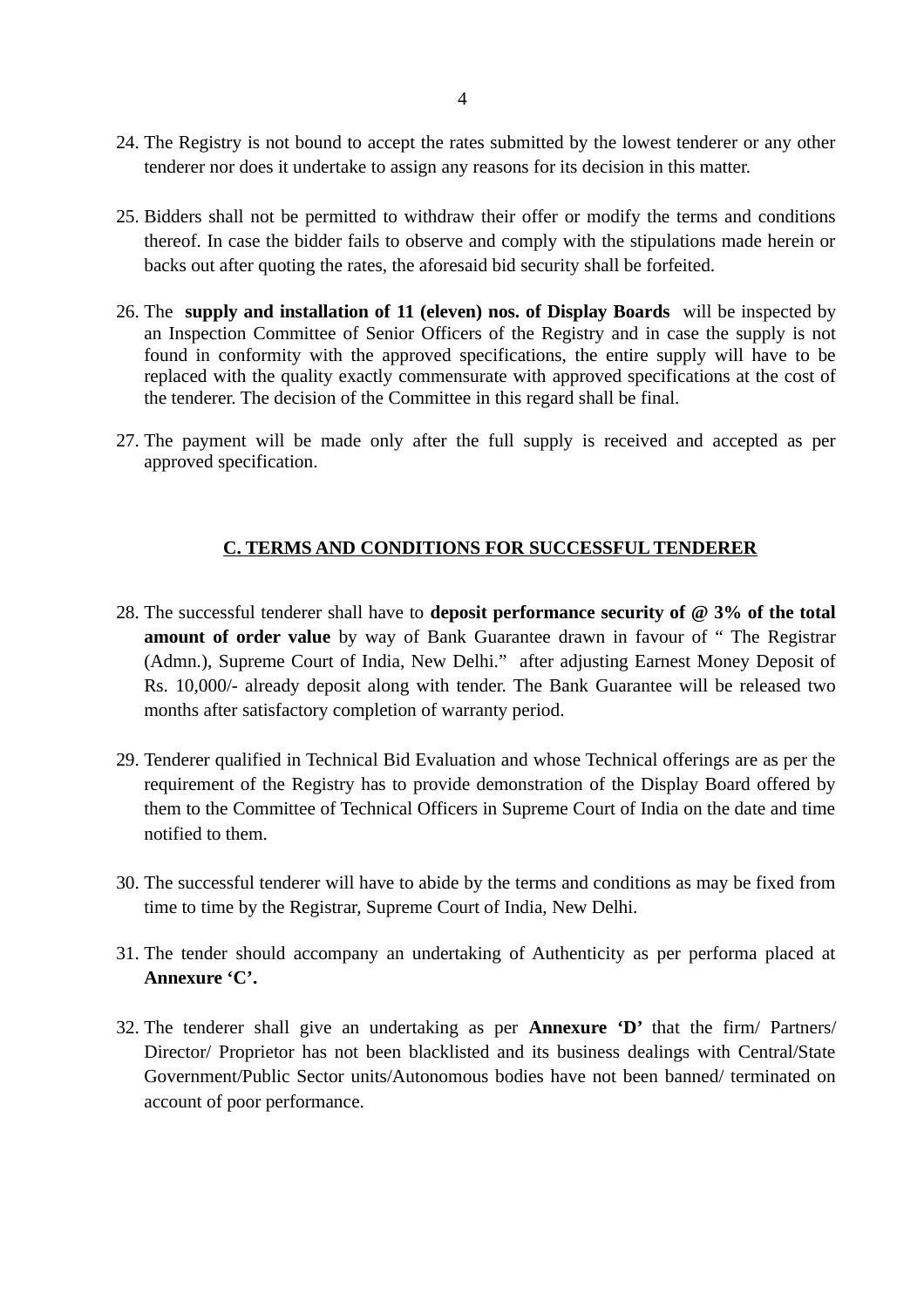#### **D. PENALTIES**

- 33. The delivery of the Display Board shall be required to be made **within 07 working days** on receipt of the Purchase Order and in case supply is not received within the stipulated time and the Registry is forced to make purchase from outside to meet the urgent demand, the loss, if any, would be recovered from the tenderer.
- 34. Irrespective of the fact as to whether or not the Registry makes the purchase from outside, the Registry may impose penalty of 1% per week subject to maximum of 10% of the total cost, for delayed delivery, if the delay is due to wilful laches or negligence of the tenderer and it causes financial loss or inconvenience to the Registry

### **E. INVITATION OF TENDER**

Interested parties may send their sealed tenders in **three separate sealed envelopes**, one containing **(i) Earnest Money** and **(ii) Technical Bids (Annexures 'A', 'C' & 'D')** and **(iii) Financial bids (Annexure 'B');**

**(a) Earnest Money** for supply and installation of 11 (eleven) nos. of Display Boards and

**(b) Technical Bids** for supply and installation of 11 (eleven) nos. of Display Boards and

**(c) Financial Bids** for supply and installation of 11 (eleven) nos. of Display Boards superscribed **on the cover of each envelope respectively**, addressed by name to Shri Anil Kumar Sharma, Additional Registrar (AM), Supreme Court of India, New Delhi, so as to **reach on or before 16.06.2022 upto 3:00 P.M.** The tenders received after due date and/or time and without Earnest Money will not be entertained.

In the first instance, Envelopes containing Earnest Money and Technical Bids **may be opened on the same day i.e. 16.06.2022 at 3:30 P.M** in the Registry, by a Committee of Officers constituted for the purpose in the presence of the tenderers or their authorised representatives who may wish to remain present. Date and time to open Financial Bids of the bidders who have successfully qualified Technical Bids Evaluation and Demonstration process shall be informed later.

Sd/-

 (ANIL KUMAR SHARMA) ADDITIONAL REGISTRAR (AM) 26.05.2022

**Encls**: Annexures 'A' , 'C' and 'D'- Technical Bid Annexure 'B' - Financial Bid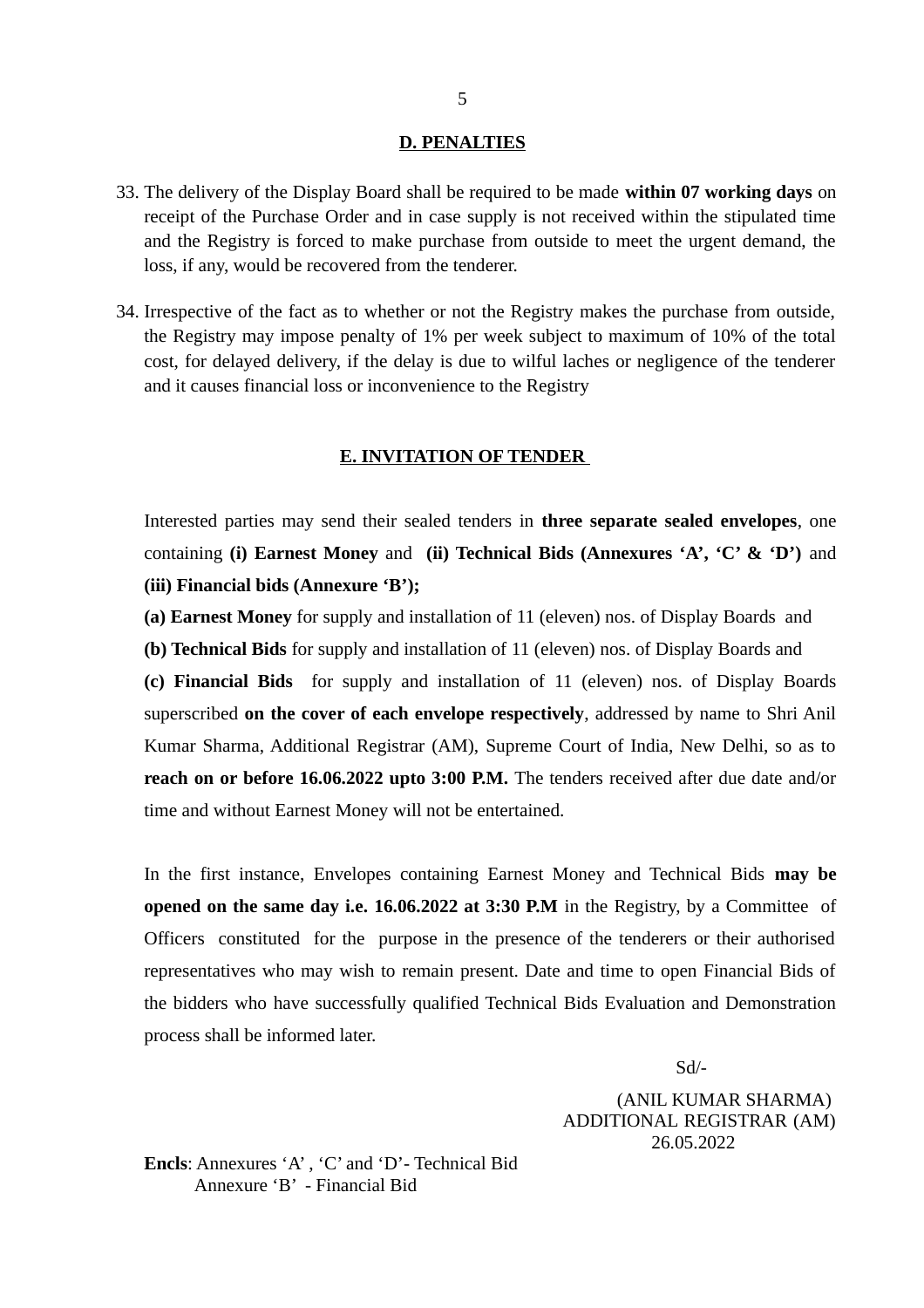**ANNEXURE 'A'** TECHNICAL BID

## **SUPREME COURT OF INDIA (ADMN. MATERIALS)**

# **Last date for Submission of Tender: 16.06.2022 upto 3:00 P.M. at Counter No.17 (R&I)**

## TECHNICAL SPECIFICATION ACCEPTANCE PROFORMA SUPPLY AND INSTALLATION OF 11 NOS. OF DISPLAY BOARDS

| S.No.          | <b>Description</b>                          | Sub-<br><b>Description</b>                                                                                                                                                                                                                           | Requirement                                                                             | <b>Conformity</b><br>with the<br>requirement<br>(Yes or No) | <b>Remarks, If</b><br>any |
|----------------|---------------------------------------------|------------------------------------------------------------------------------------------------------------------------------------------------------------------------------------------------------------------------------------------------------|-----------------------------------------------------------------------------------------|-------------------------------------------------------------|---------------------------|
| $\mathbf{1}$   | <b>Panel</b>                                | Resolution                                                                                                                                                                                                                                           | 3840 x 2160                                                                             |                                                             |                           |
|                |                                             | <b>Brightness</b><br>(Typ., cd/m2)                                                                                                                                                                                                                   | 450                                                                                     |                                                             |                           |
| $\overline{2}$ | <b>Connectivity</b>                         | Input                                                                                                                                                                                                                                                | HDMI (3), DP, DVI-D,<br>Audio, USB 3.0                                                  |                                                             |                           |
|                |                                             | Output                                                                                                                                                                                                                                               | DP<br>$(SST)$ ,<br>Audio<br>(Off/Fixed/Variable)                                        |                                                             |                           |
|                |                                             | <b>External Control</b>                                                                                                                                                                                                                              | RS232C in/out, RJ45 in,<br>IR Receiver In, Wi-Fi                                        |                                                             |                           |
| 3              | <b>Power</b>                                | Power Supply                                                                                                                                                                                                                                         | 100-240 V-, 50/60 Hz                                                                    |                                                             |                           |
|                |                                             | Power Type                                                                                                                                                                                                                                           | <b>Built-in Power</b>                                                                   |                                                             |                           |
| $\overline{4}$ | <b>Power</b><br><b>Consumption</b>          | Typ./Max.                                                                                                                                                                                                                                            | 75/W / 95 W                                                                             |                                                             |                           |
|                |                                             | <b>Smart</b><br>Energy 55W<br>Saving                                                                                                                                                                                                                 |                                                                                         |                                                             |                           |
| 5              | <b>Media Player</b><br><b>Compatibility</b> | <b>OPS</b><br>type   Yes<br>compatible                                                                                                                                                                                                               |                                                                                         |                                                             |                           |
|                |                                             | External Medial Yes<br>Player<br>Attachable                                                                                                                                                                                                          |                                                                                         |                                                             |                           |
| 6              | <b>Minimum</b><br><b>Requirements</b>       |                                                                                                                                                                                                                                                      | Smart TV with Android version 12.0                                                      |                                                             |                           |
|                |                                             | Smart TV should have the capacity to install<br>other browsers (Google, Firefox, etc.)                                                                                                                                                               |                                                                                         |                                                             |                           |
|                |                                             | Smart TV Display Board should support<br>Registry Display Board URL on Internet<br>browser as start-up application and should<br>also retain the said page even after restart<br>like the display boards currently installed in<br>the SCI Registry. |                                                                                         |                                                             |                           |
|                |                                             |                                                                                                                                                                                                                                                      | Smart TV Display Board should have the<br>facility to switch off the Screen Saver mode. |                                                             |                           |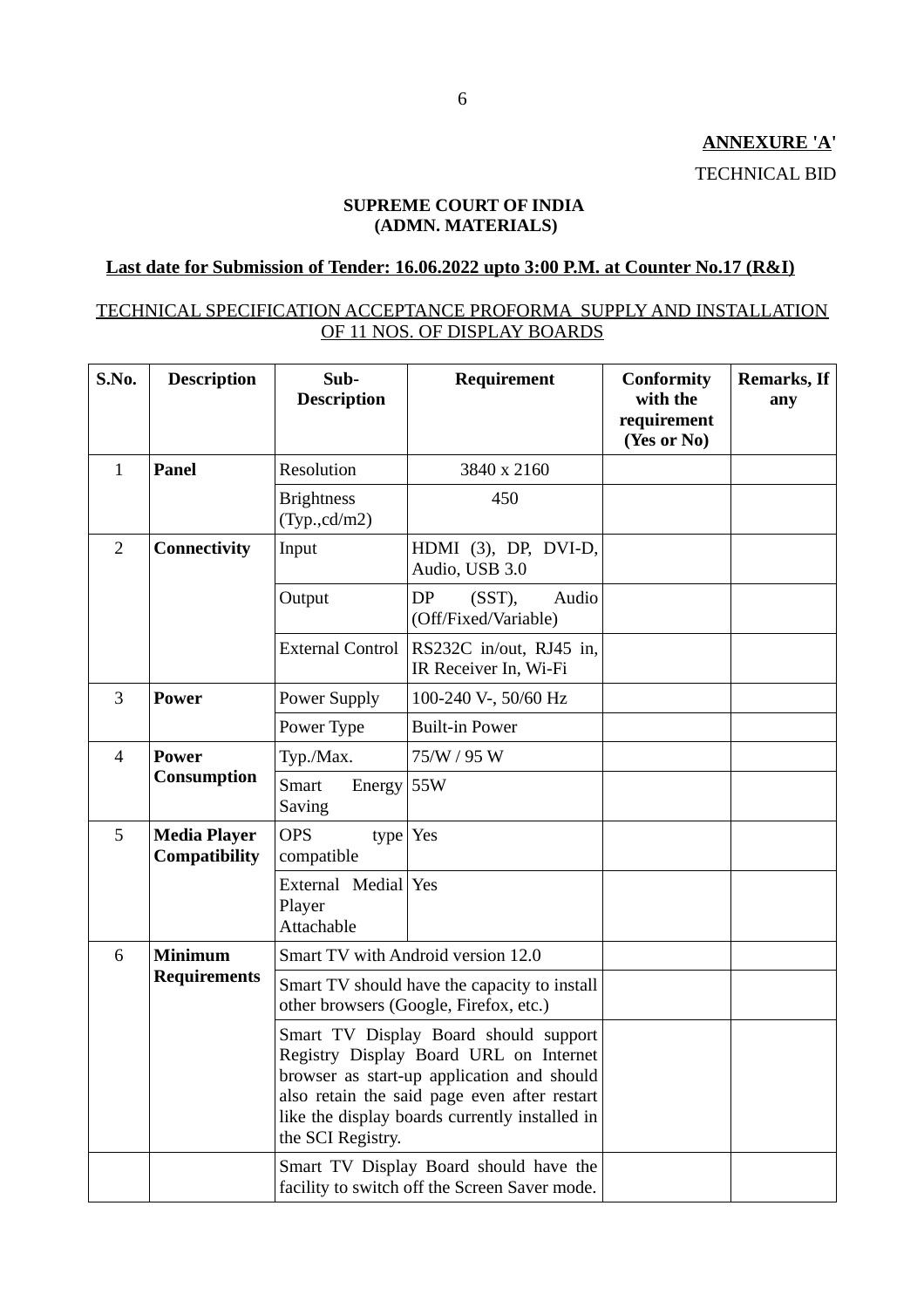| 7 | <b>Accessory</b>                               | <b>Basic</b>                                          | Remote Controller (2ea)<br>batteries included) Power<br>cord, QSG, HDMI cable,<br>Regulation book, Phone<br>RS232C gender,<br>to<br>memory cover |  |
|---|------------------------------------------------|-------------------------------------------------------|--------------------------------------------------------------------------------------------------------------------------------------------------|--|
| 8 | <b>Additional</b><br>mandatory<br>requirements | Internet Browser Yes<br>start-up<br>as<br>application |                                                                                                                                                  |  |
|   |                                                | Switch Off Sleep Yes<br>mode                          |                                                                                                                                                  |  |
|   |                                                | Turn Off Screen Yes<br>saver                          |                                                                                                                                                  |  |

- a) Make of Display Board offered :
- b) Model of Display Board offered:
- c) Size of Display Board offered:
- d) Whether all the above technical specification are accepted (yes or no):
- e) Whether technical brochure/literature of Display Board enclosed with Technical bid (yes or no):
- f) Whether Authorization from OEM enclosed with Technical bid:
- g) On-site Warranty provided (yes or no):
- h) Period of Warranty: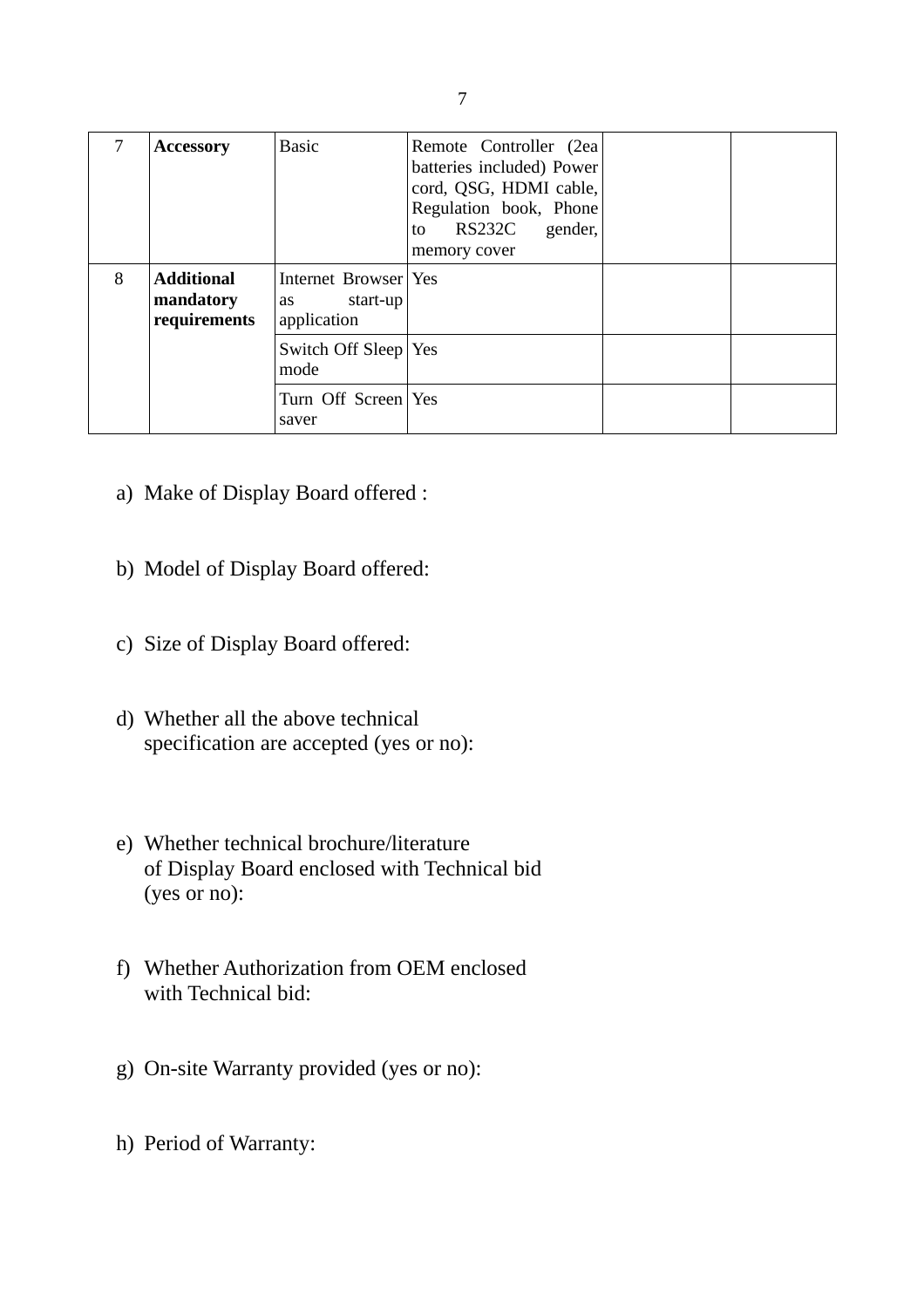- i) Whether agree to provide demonstration of the proposed Display Board at Supreme Court of India (yes or no):
- j) List of Organization where similar model Display Board is installed:

# **Signature with date and rubber stamp of the tenderer**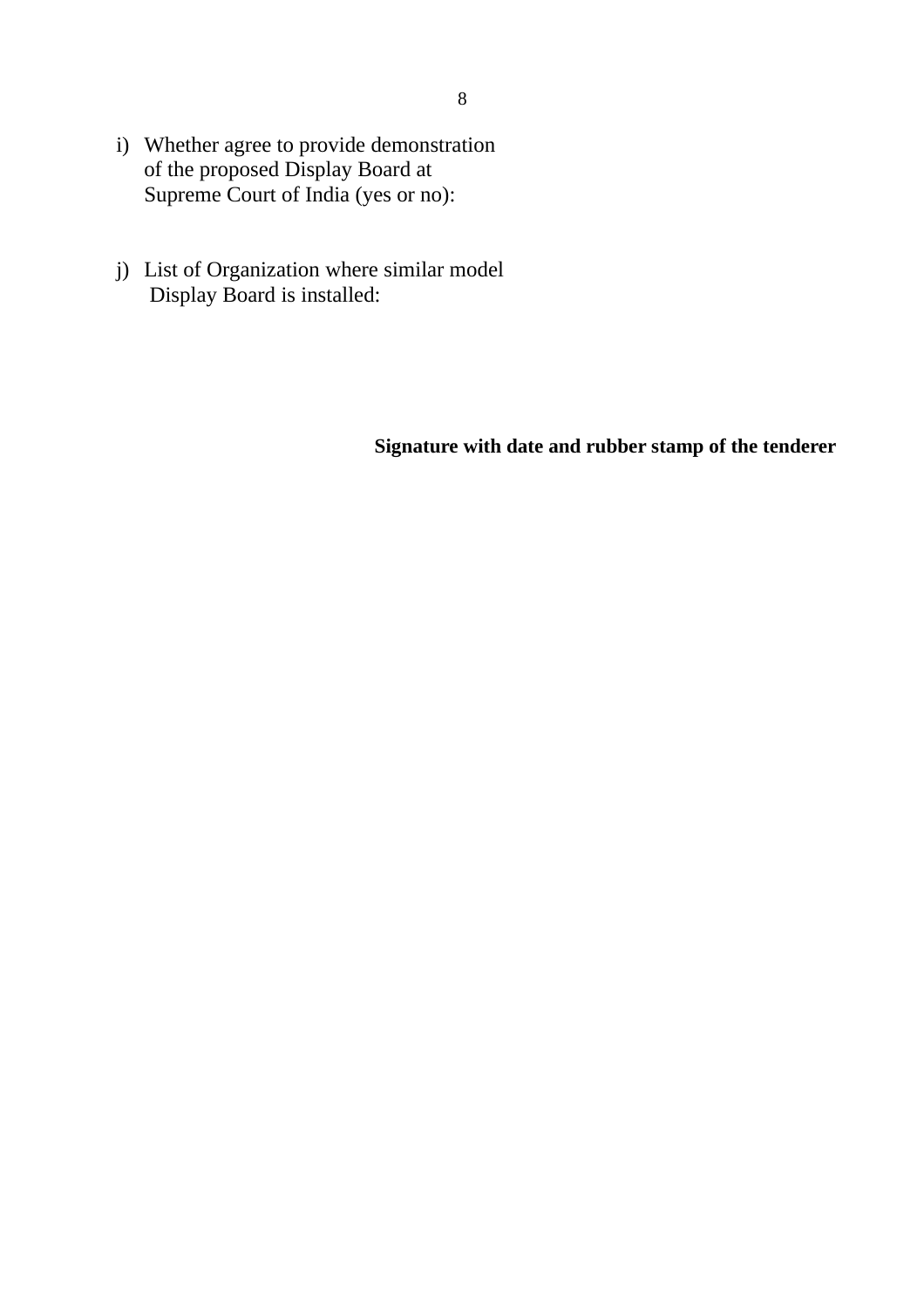# **ANNEXURE 'B'** FINANCIAL BID

### **SUPREME COURT OF INDIA (ADMN. MATERIALS)**

### **Last date for Submission of Tender: 16.06.2022 upto 3:00 P.M. at Counter No.17 (R&I)**

### PROFORMA

### **(To be filled in by the tenderer with reference to Notice Inviting Tender dated 26.05.2022 for supply and installation of 11 (eleven) nos. of Display Boards)**

- 1. Name of the tenderer with address :
- 2. Name of the contact person with Mobile/Telephone No. (s) :
- 3. Fax No./E-mail ID :
- 4. GST No. (attach proof) :
- 5. PAN no. (attach proof) :
- 6. Bank details for refund of EMD/performance Guarantee:
- 7. Whether all the terms & conditions of NIT are acceptable : Yes/No :
- 8. Whether rates are inclusive/exclusive of GST. Please mention it clearly:
- 9. FOR: Supreme Court Registry :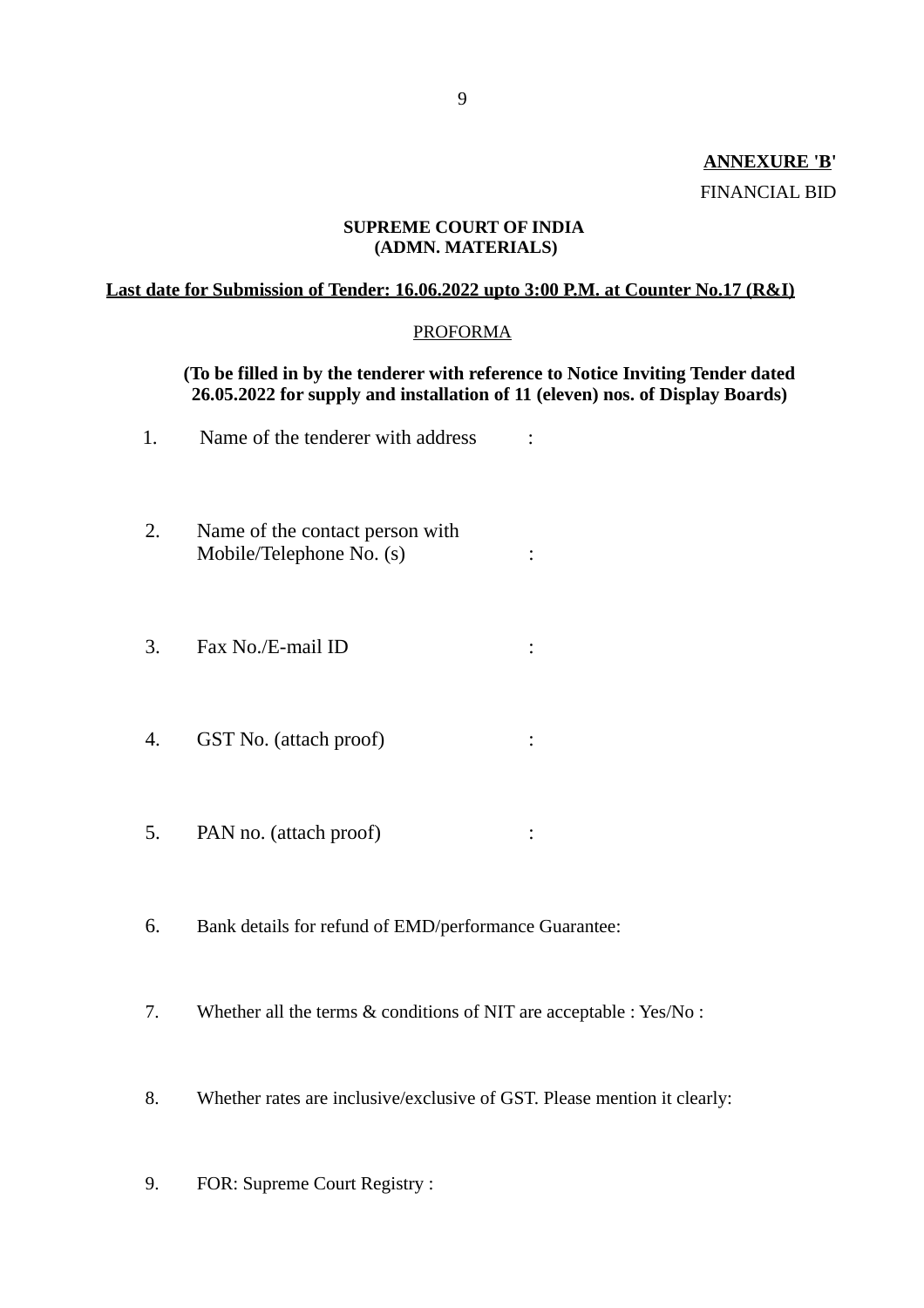- 10. Whether Undertaking of Non-blacklisting attached:
- 11. Whether Undertaking of Authenticity attached:
- 12. Price schedule:

| S.no. | Make and Model   Per Unit Price<br>of Display Board $ (Rs.)$ Inclusive of<br>Offered | GST (Net) | Qty. | Total Price for 11<br>nos. of Display<br>Board (Rs.)<br>inclusive of GST<br>(net) |
|-------|--------------------------------------------------------------------------------------|-----------|------|-----------------------------------------------------------------------------------|
|       |                                                                                      |           |      |                                                                                   |

13. Warranty (in Months) of the Display Board offered:

## **Signature with date and rubber stamp of the tenderer**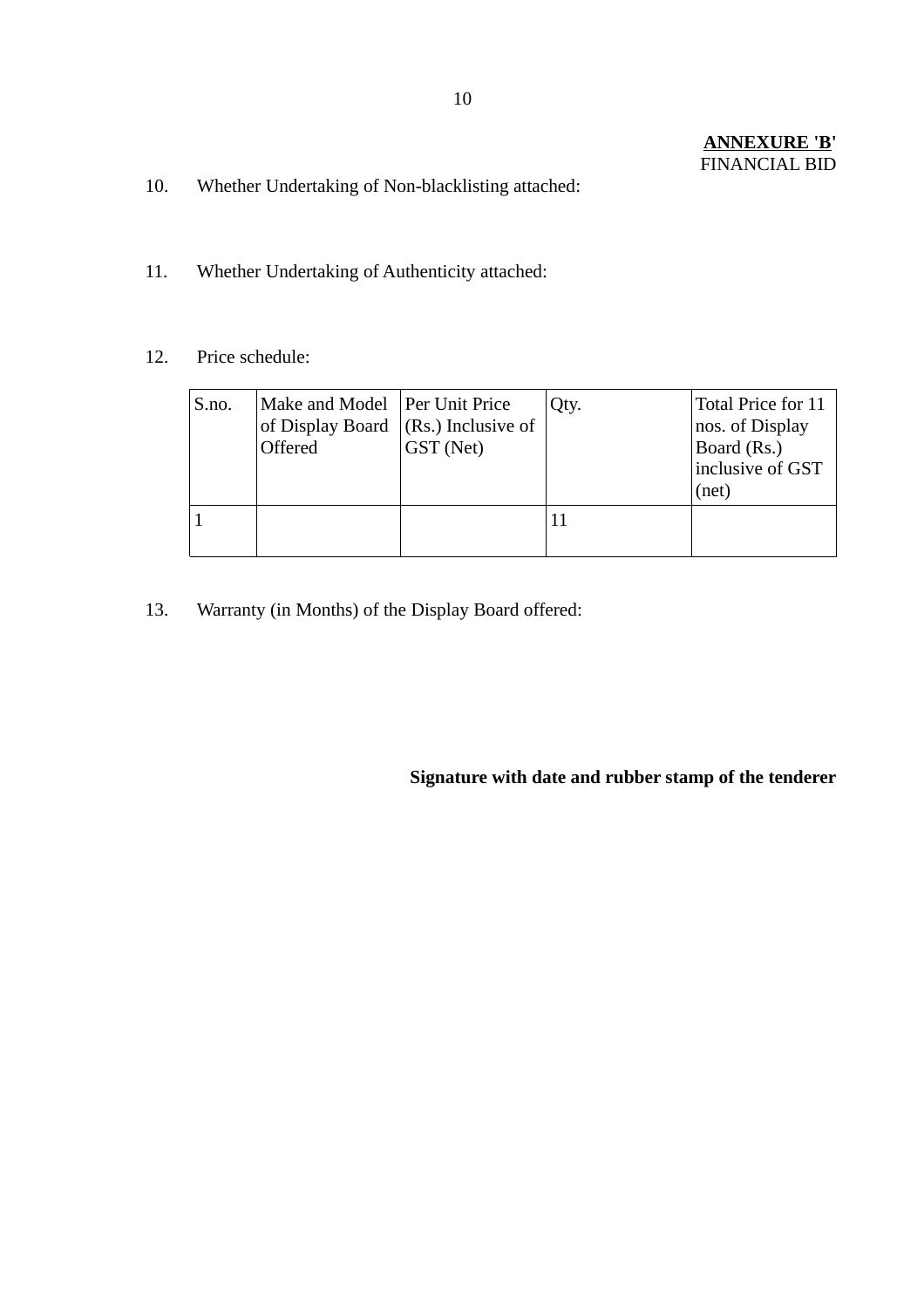## **ANNEXURE 'C'**

# **Sub : Undertaking of Authenticity for supply and installation of 11 (eleven) nos. of Display Boards.**

**Ref :** 1. Your Purchase Order No. Dated  $\qquad$ .

2. Our invoice no./Quotation no. \_\_\_\_\_\_\_\_\_\_Dated \_\_\_\_\_\_\_\_\_.

With reference to the \_\_\_\_\_\_\_\_\_\_\_\_\_\_\_\_\_\_\_\_\_ being supplied/quoted to you vide our invoice no./quotation no./order no. cited above,\_\_\_\_\_\_\_\_\_\_\_\_ We hereby undertake that all the components/parts/assembly used in the product shall be original new components/parts/assembly only and manufactured at the same period from manufacturing company and that no refurbished/duplicate/second hand components/parts/ assembly/ software are being used or shall be used.

Should you require, we hereby undertake to produce the certificate from our OEM supplier in support of above undertaking at the time of delivery/installation. It will be our responsibility to produce such letters from our OEM supplier's at the time of delivery or within a reasonable time.

In case of default and we are unable to comply with above at the time of delivery or during installation, for the …........................... already billed, we agree to take back the ….......................... without demur, if already supplied and return the money if any paid to us by you in this regard, and/or performance secuirty, if any produced, forfeited.

We..........................................also take full responsibility of both components/parts & Mother body as per the content even if there is any defect by our authorised Service Centre/Reseller/SI etc.

Authorised Signatory :

**Name :**

**Designation :**